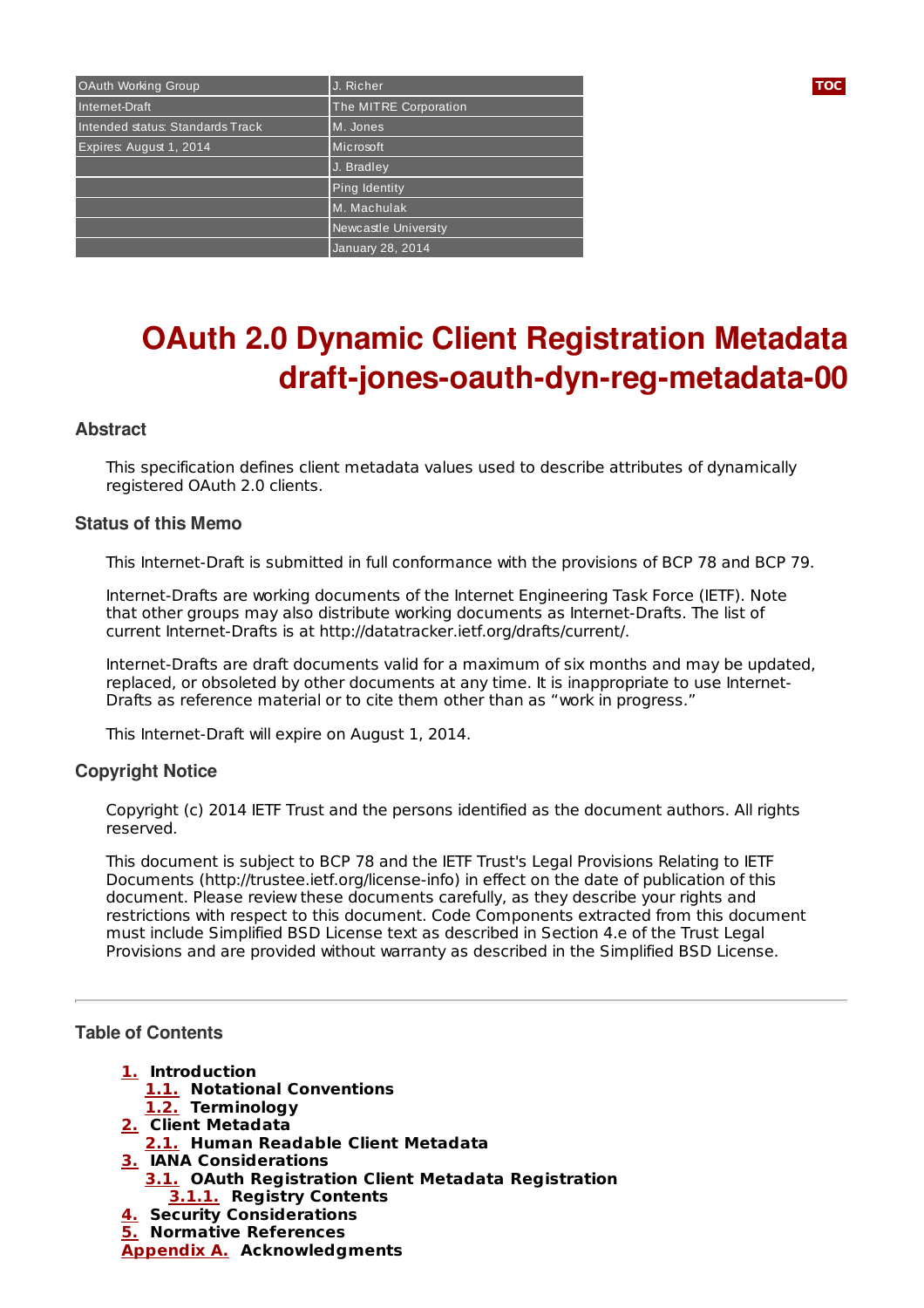# <span id="page-1-0"></span>**1. Introduction**

In order for an OAuth 2.0 client to utilize an OAuth 2.0 authorization server, the client needs specific information to interact with the server, including an OAuth 2.0 Client ID to use at that server. The **OAuth 2.0 Dynamic Client [Registration](#page-4-2) Core Protocol** [OAuth.Registration] specification describes how an OAuth 2.0 client can be dynamically registered with an authorization server to obtain this information and how metadata about the client can be registered with the server.

This specification extends the core registration specification by defining a specific set of client metadata values that can be used to describe additional attributes of dynamically registered OAuth 2.0 clients beyond those defined in the core registration specification.

# <span id="page-1-1"></span>**1.1. Notational Conventions**

The key words 'MUST', 'MUST NOT', 'REQUIRED', 'SHALL', 'SHALL NOT', 'SHOULD', 'SHOULD NOT', 'RECOMMENDED', 'MAY', and 'OPTIONAL' in this document are to be interpreted as described in **[\[RFC2119\]](#page-4-3)**.

<span id="page-1-2"></span>Unless otherwise noted, all the protocol parameter names and values are case sensitive.

# **1.2. Terminology**

This specification uses the terms "Access Token", "Refresh Token", "Authorization Code", "Authorization Grant", "Authorization Server", "Authorization Endpoint", "Client", "Client Identifier", "Client Secret", "Protected Resource", "Resource Owner", "Resource Server", "Response Type", and "Token Endpoint" defined by **[OAuth](#page-5-4) 2.0** [RFC6749] and the terms defined by the **OAuth 2.0 Client Dynamic [Registration](#page-4-2) Core Protocol** [OAuth.Registration].

### <span id="page-1-3"></span>**2. Client Metadata**

Registering client metadata values with an authorization server may be necessary or useful to facilitate usage of the authorization server by the client. This specification extends the list of client metadata values defined in **OAuth 2.0 Client Dynamic Registration Core Protocol** [\[OAuth.Registration\]](#page-4-2) with the following fields:

client\_name

Human-readable name of the client to be presented to the user. If omitted, the authorization server MAY display the raw client\_id value to the user instead. It is RECOMMENDED that clients always send this field. The value of this field MAY be internationalized, as described in **[Section](#page-2-0) 2.1**.

client\_uri

URL of the homepage of the client. If present, the server SHOULD display this URL to the end user in a clickable fashion. It is RECOMMENDED that clients always send this field. The value of this field MUST point to a valid web page. The value of this field MAY be internationalized, as described in **[Section](#page-2-0) 2.1**.

logo\_uri

URL that references a logo for the client. If present, the server SHOULD display this image to the end user during approval. The value of this field MUST point to a valid image file. The value of this field MAY be internationalized, as described in . **[Section](#page-2-0) 2.1**

**[TOC](#page-0-0)**

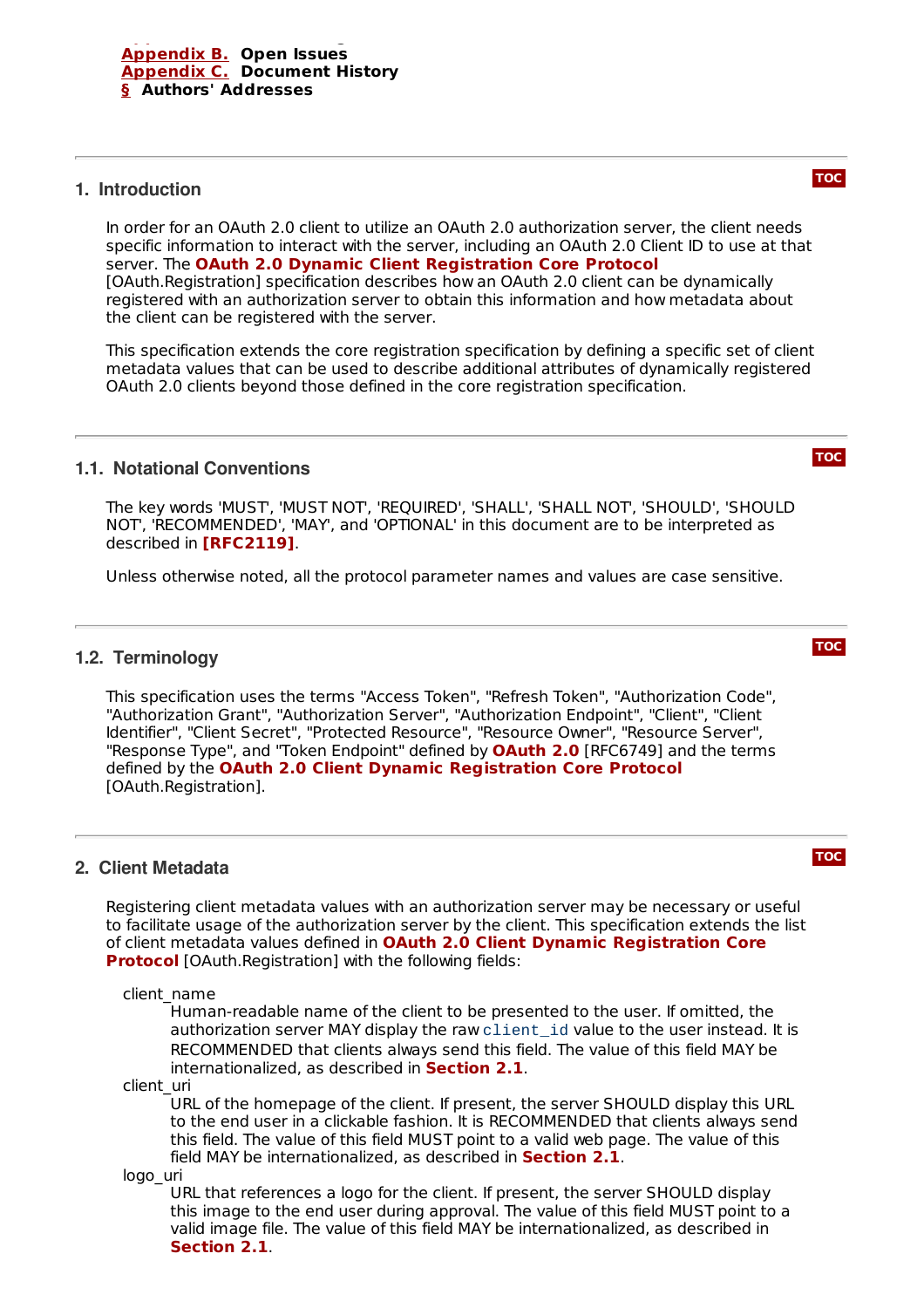scope

Space separated list of scope values (as described in **OAuth 2.0 [Section](#page-5-4) 3.3** [RFC6749]) that the client can use when requesting access tokens. The semantics of values in this list is service specific. If omitted, an authorization server MAY register a Client with a default set of scopes.

#### contacts

Array of email addresses for people responsible for this client. The authorization server MAY make these addresses available to end users for support requests for the client. An authorization server MAY use these email addresses as identifiers for an administrative page for this client.

tos\_uri

URL that points to a human-readable Terms of Service document for the client. The Authorization Server SHOULD display this URL to the end-user if it is given. The Terms of Service usually describe a contractual relationship between the enduser and the client that the end-user accepts when authorizing the client. The value of this field MUST point to a valid web page. The value of this field MAY be internationalized, as described in **[Section](#page-2-0) 2.1**.

#### policy\_uri

URL that points to a human-readable Policy document for the client. The authorization server SHOULD display this URL to the end-user if it is given. The policy usually describes how an end-user's data will be used by the client. The value of this field MUST point to a valid web page. The value of this field MAY be internationalized, as described in **[Section](#page-2-0) 2.1**.

jwks\_uri

URL for the Client's **[JSON](#page-4-4) Web Key Set** [JWK] document representing the client's public keys. The value of this field MUST point to a valid JWK Set. These keys MAY be used for higher level protocols that require signing or encryption.

software\_id

Identifier for the software that comprises a client. Unlike client\_id, which is issued by the authorization server and generally varies between instances, the software id is asserted by the client software and is intended to be shared between all copies of the client software. The value for this field MAY be a **[UUID](#page-4-5)** [RFC4122]. The identifier SHOULD NOT change when software version changes or when a new installation instance is detected. Authorization servers MUST treat this field as self-asserted by the client and MUST NOT make any trusted decisions on the value of this field alone.

#### software\_version

Version identifier for the software that comprises a client. The value of this field is a string that is intended to be compared using string equality matching. The value of the software\_version SHOULD change on any update to the client software. Authorization servers MUST treat this field as self-asserted by the client and MUST NOT make any trusted decisions on the value of this field alone.

### <span id="page-2-0"></span>**2.1. Human Readable Client Metadata**

**[TOC](#page-0-0)**

Human-readable client metadata values and client metadata values that reference humanreadable values MAY be represented in multiple languages and scripts. For example, the values of fields such as client\_name, tos\_uri, policy\_uri, logo\_uri, and client\_uri might have multiple locale-specific values in some client registrations.

To specify the languages and scripts, **[BCP47](#page-5-5)** [RFC5646] language tags are added to client metadata member names, delimited by a # character. Since JSON member names are case sensitive, it is RECOMMENDED that language tag values used in Claim Names be spelled using the character case with which they are registered in the **IANA Language Subtag Registry** [\[IANA.Language\].](#page-4-6) In particular, normally language names are spelled with lowercase characters, region names are spelled with uppercase characters, and languages are spelled with mixed case characters. However, since BCP47 language tag values are case insensitive, implementations SHOULD interpret the language tag values supplied in a case insensitive manner. Per the recommendations in BCP47, language tag values used in metadata member names should only be as specific as necessary. For instance, using fr might be sufficient in many contexts, rather than fr-CA or fr-FR.

For example, a client could represent its name in English as "client\_name#en": "My Client" and its name in Japanese as "client name#ja-Jpan-JP":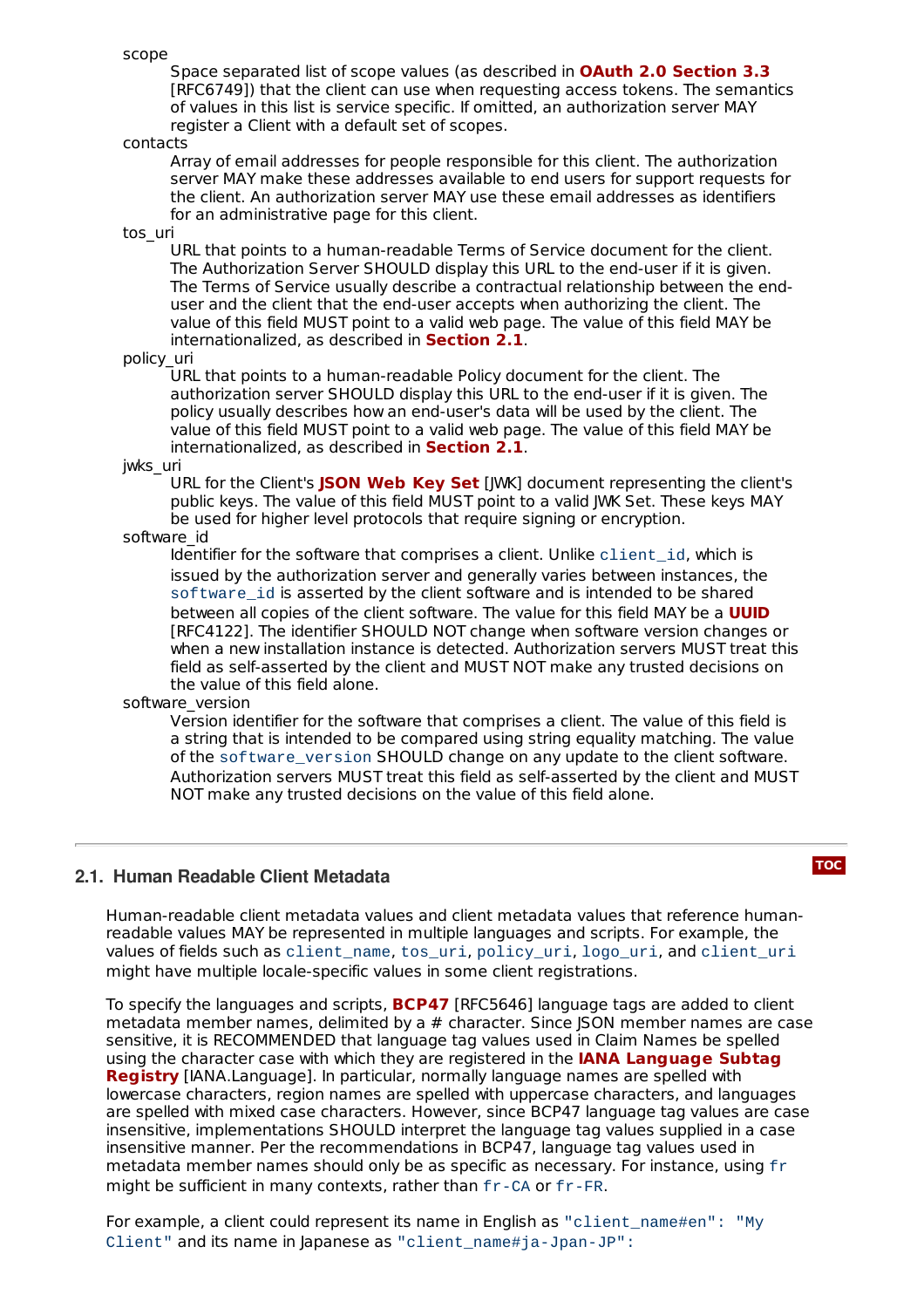"\u30AF\u30E9\u30A4\u30A2\u30F3\u30C8\u540D" within the same registration request. The authorization server MAY display any or all of these names to the resource owner during the authorization step, choosing which name to display based on system configuration, user preferences or other factors.

If any human-readable field is sent without a language tag, parties using it MUST NOT make any assumptions about the language, character set, or script of the string value, and the string value MUST be used as-is wherever it is presented in a user interface. To facilitate interoperability, it is RECOMMENDED that clients and servers use a human-readable field without any language tags in addition to any language-specific fields, and it is RECOMMENDED that any human-readable fields sent without language tags contain values suitable for display on a wide variety of systems.

Implementer's Note: Many JSON libraries make it possible to reference members of a JSON object as members of an object construct in the native programming environment of the library. However, while the  $\#$  character is a valid character inside of a JSON object's member names, it is not a valid character for use in an object member name in many programming environments. Therefore, implementations will need to use alternative access forms for these claims. For instance, in JavaScript, if one parses the JSON as follows, var  $j =$ JSON.parse(json);, then the member client\_name#en-us can be accessed using the JavaScript syntax j["client\_name#en-us"].

# <span id="page-3-1"></span><span id="page-3-0"></span>**3. IANA Considerations**

# **3.1. OAuth Registration Client Metadata Registration**

This specification registers the Client Metadata values defined in **[Section](#page-1-3) 2** in the IANA OAuth Registration Client Metadata registry defined in **[\[OAuth.Registration\]](#page-4-2)**.

# <span id="page-3-2"></span>**3.1.1. Registry Contents**

- Client Metadata Name: client\_name
- Client Metadata Description: Human-readable name of the client to be presented to the user
- Change Controller: IESG
- Specification Document(s): [[ this document ]]
- Client Metadata Name: client\_uri
- Client Metadata Description: URL of the homepage of the client
- Change Controller: IESG
- Specification Document(s): [[ this document ]]
- Client Metadata Name: logo\_uri
- Client Metadata Description: URL that references a logo for the client
- Change Controller: IESG
- Specification Document(s): [[ this document ]]
- Client Metadata Name: scope
- Client Metadata Description: Space separated list of scope values
- Change Controller: IESG
- Specification Document(s): [[ this document ]]
- Client Metadata Name: contacts
- Client Metadata Description: Array of email addresses for people responsible for this client
- Change Controller: IESG
- Specification document(s): [[ this document ]]
- Client Metadata Name: tos uri

**[TOC](#page-0-0)**

# **[TOC](#page-0-0)**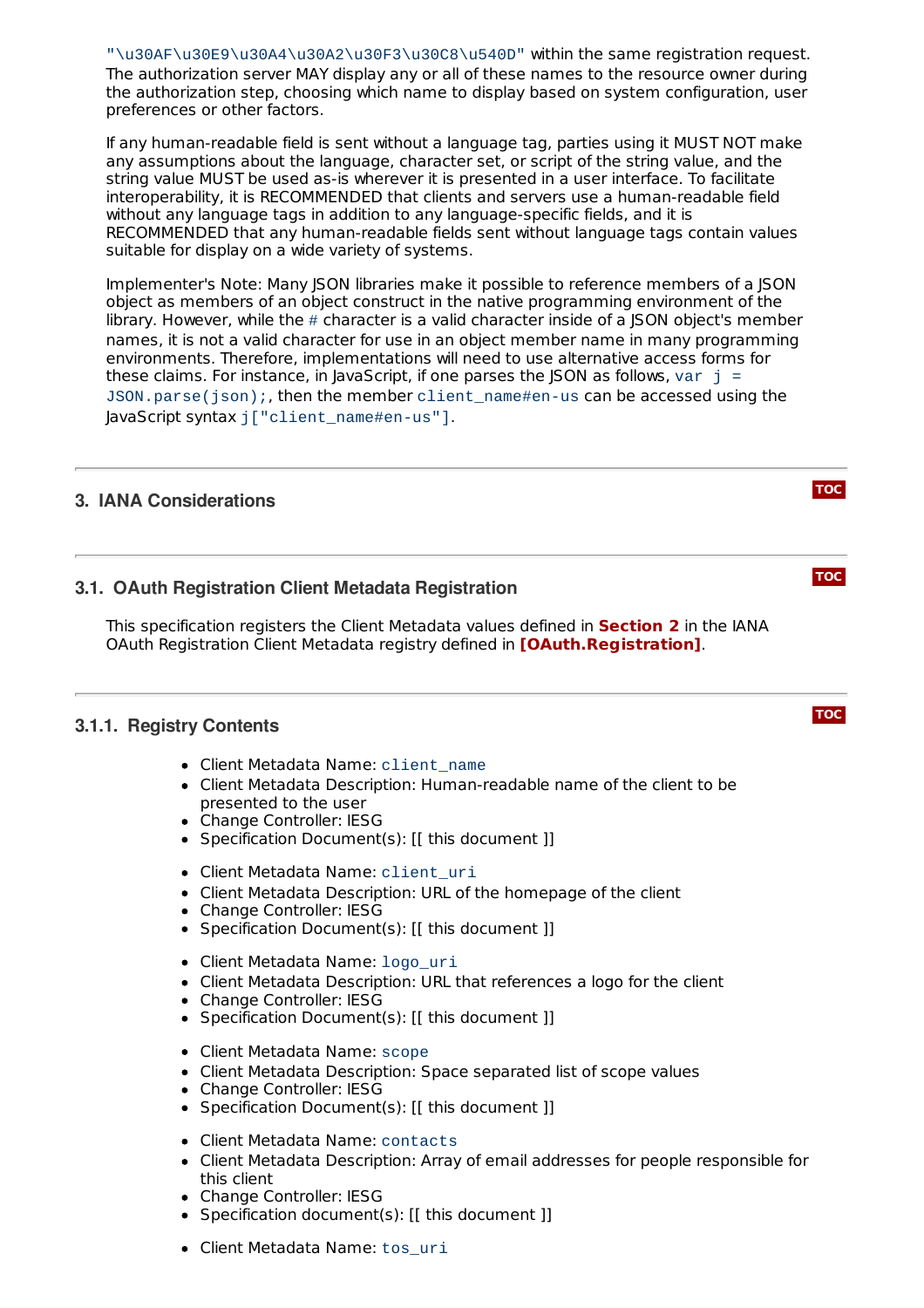- Client Metadata Description: URL that points to a human-readable Terms of Service document for the client
- Change Controller: IESG
- Specification Document(s): [[ this document ]]
- Client Metadata Name: policy\_uri
- Client Metadata Description: URL that points to a human-readable Policy document for the client
- Change Controller: IESG
- Specification Document(s): [[ this document ]]
- Client Metadata Name: jwks\_uri
- Client Metadata Description: URL for the Client's [JWK] **[JSON](#page-4-4) Web Key Set**document representing the client's public keys
- Change Controller: IESG
- Specification Document(s): [[ this document ]]
- Client Metadata Name: software\_id
- Client Metadata Description: Identifier for the software that comprises a client
- Change Controller: IESG
- Specification Document(s): [[ this document ]]
- Client Metadata Name: software\_version
- Client Metadata Description: Version identifier for the software that comprises a client
- Change Controller: IESG
- Specification Document(s): [[ this document ]]

# <span id="page-4-0"></span>**4. Security Considerations**

The authorization server MUST treat all client metadata as self-asserted. For instance, a rogue client might use the name and logo for the legitimate client which it is trying to impersonate. Additionally, a rogue client might try to use the software identifier or software version of a legitimate client to attempt to associate itself on the authorization server instances of the legitimate client. To counteract this, an authorization server needs to take steps to mitigate this phishing risk by looking at the entire registration request and client configuration. For instance, an authorization server could warn if the domain/site of the logo doesn't match the domain/site of redirect URIs. An authorization server could also refuse registration from a known software identifier that is requesting different redirect URIs or a different client homepage uri. An authorization server can also present warning messages to end users about dynamically registered clients in all cases, especially if such clients have been recently registered or have not been trusted by any users at the authorization server before.

In a situation where the authorization server is supporting open client registration, it must be extremely careful with any URL provided by the client that will be displayed to the user (e.g. logo\_uri, tos\_uri, client\_uri, and policy\_uri). For instance, a rogue client could specify a registration request with a reference to a drive-by download in the policy uri. The authorization server SHOULD check to see if the logo\_uri, tos\_uri, client\_uri, and policy\_uri have the same host and scheme as the those defined in the array of redirect uris and that all of these resolve to valid web pages.

### <span id="page-4-1"></span>**5. Normative References**

<span id="page-4-6"></span><span id="page-4-5"></span><span id="page-4-4"></span><span id="page-4-3"></span><span id="page-4-2"></span>**[IANA.Language]** Internet Assigned Numbers Authority (IANA), "**[Language](http://www.iana.org/assignments/language-subtag-registry) Subtag Registry**," 2005. **[JWK] [Jones,](mailto:mbj@microsoft.com) M.**, "**JSON Web Key [\(JWK\)](http://tools.ietf.org/html/draft-ietf-jose-json-web-key)**," draft-ietf-jose-json-web-key (work in progress), January 2014 (**[HTML](http://tools.ietf.org/html/draft-ietf-jose-json-web-key)**). **[OAuth.Registration] [Richer,](mailto:jricher@mitre.org) J.**, **[Jones,](mailto:mbj@microsoft.com) M.**, **[Bradley,](mailto:ve7jtb@ve7jtb.com) J.**, and **M. [Machulak](mailto:m.p.machulak@ncl.ac.uk)**, "**OAuth 2.0 Dynamic Client Registration Core Protocol**," [draft-ietf-oauth-dyn-reg](http://tools.ietf.org/html/draft-ietf-oauth-dyn-reg) (work in progress), January 2014 (**[HTML](http://tools.ietf.org/html/draft-ietf-oauth-dyn-reg)**). **[RFC2119] [Bradner,](mailto:sob@harvard.edu) S.**, "**Key words for use in RFCs to Indicate [Requirement](http://tools.ietf.org/html/rfc2119) Levels**," BCP 14, RFC 2119, March 1997 (**[TXT](http://www.rfc-editor.org/rfc/rfc2119.txt)**, **[HTML](http://xml.resource.org/public/rfc/html/rfc2119.html)**, **[XML](http://xml.resource.org/public/rfc/xml/rfc2119.xml)**). **[RFC4122] [Leach,](mailto:paulle@microsoft.com) P.**, **[Mealling,](mailto:michael@refactored-networks.com) M.**, and **R. [Salz](mailto:rsalz@datapower.com)**, "**A Universally Unique IDentifier (UUID) URN**

# **[TOC](#page-0-0)**